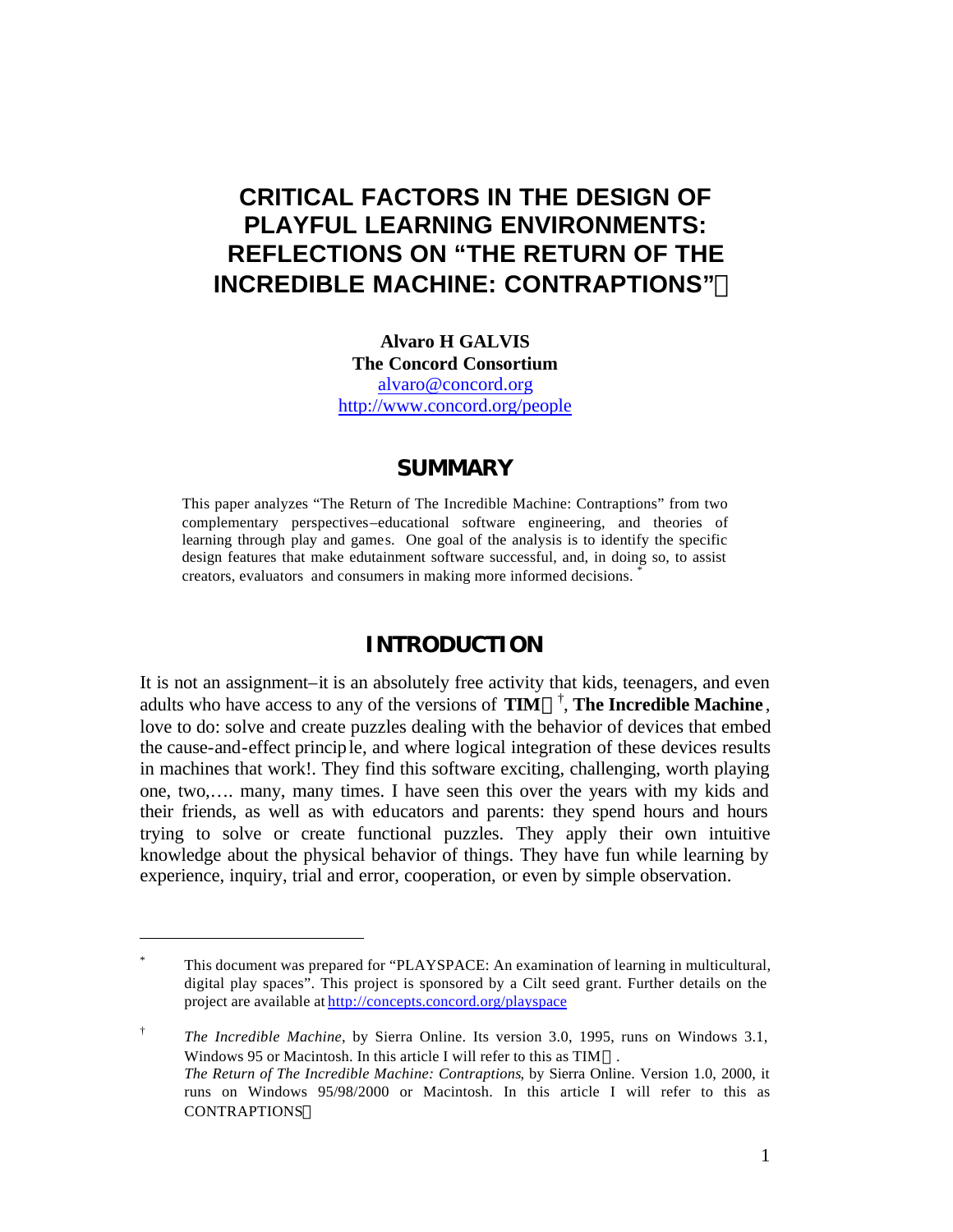Many questions arise from this phenomenon: Why is playing this game so exciting for such a varied group of people? Why is it educational? How can we distinguish good edutainment from bad? This paper will try to provide answers to some of these questions, drawing upon the research literature and findings from the fields of educational software engineering and the theory of play.

# **UNCOVERING THE DESIGN OF CONTRAPTIONSÔ**

I invite the reader to find a copy of CONTRAPTIONS<sup>TM</sup> and play with it–even better, invite a kid or a group of them to play with it. If that is not possible, at least go to http://www.nowthisisfun.com/contraptions/ and read what is written there about this software. There is no doubt: The Incredible Machine<sup>TM</sup>, or TIM<sup>TM</sup> (in any of its versions) is exciting for kids, for teenagers and even for adults. Professional evaluators of CONTRAPTIONS<sup>TM</sup>, the newest version, report an 84% overall rating on their online rating system! The evaluator Mike McDermott, says "The legacy of the Incredible Machine continues with The Return of the Incredible Machine: Contraptions. This is easily the best puzzle game to come along in years and fans of the genre will not want to miss it. The multiplayer options could use a little tuning, but the improvement on the Contraption Builder as well as the 250 pre-set puzzles is sure to provide hours of fun for gamers of all ages" [1].

The important thing now is to identify  $why$  TIM<sup>TM</sup> is so exciting for such a varied audience. The enticing quality of this game is not just a matter of 3D graphics, sound, action, and such "fancy stuff." A sound design and implementation are also essential to capture such a varied audience time and again. Let us explore, then, what is behind this phenomenally successful software.

# **EDUCATIONAL DESIGN OF THE SOFTWARE**

There are many ways to design educational software. At The University of Los Andes we have developed and documented a systematic way of approaching this design process [2, 3 4, 5]. This approach has enabled us to create highly interactive (as opposed to expository) educational software, and to describe and assess it<sup> $\ddagger$ </sup>.

The methodology we have developed [2] takes into account three dimensions of the design: educational, communicational and computational. For the purpose of this paper, only the educational perspective is considered. In conceptualizing the educational aspects of a piece of software, we deal with the scenarios and microworlds that users interact with. Specifically, we explore different:

• arguments and challenges that drive the action;

 $\overline{a}$ 

<sup>‡</sup> For instance, see in http://lidie.uniandes.edu.co/ludomatica/ciudadfantastica/menu.html the html presentation of the components of "Fantastic City", a highly interactive software for the kids to develop creativity and problem solving.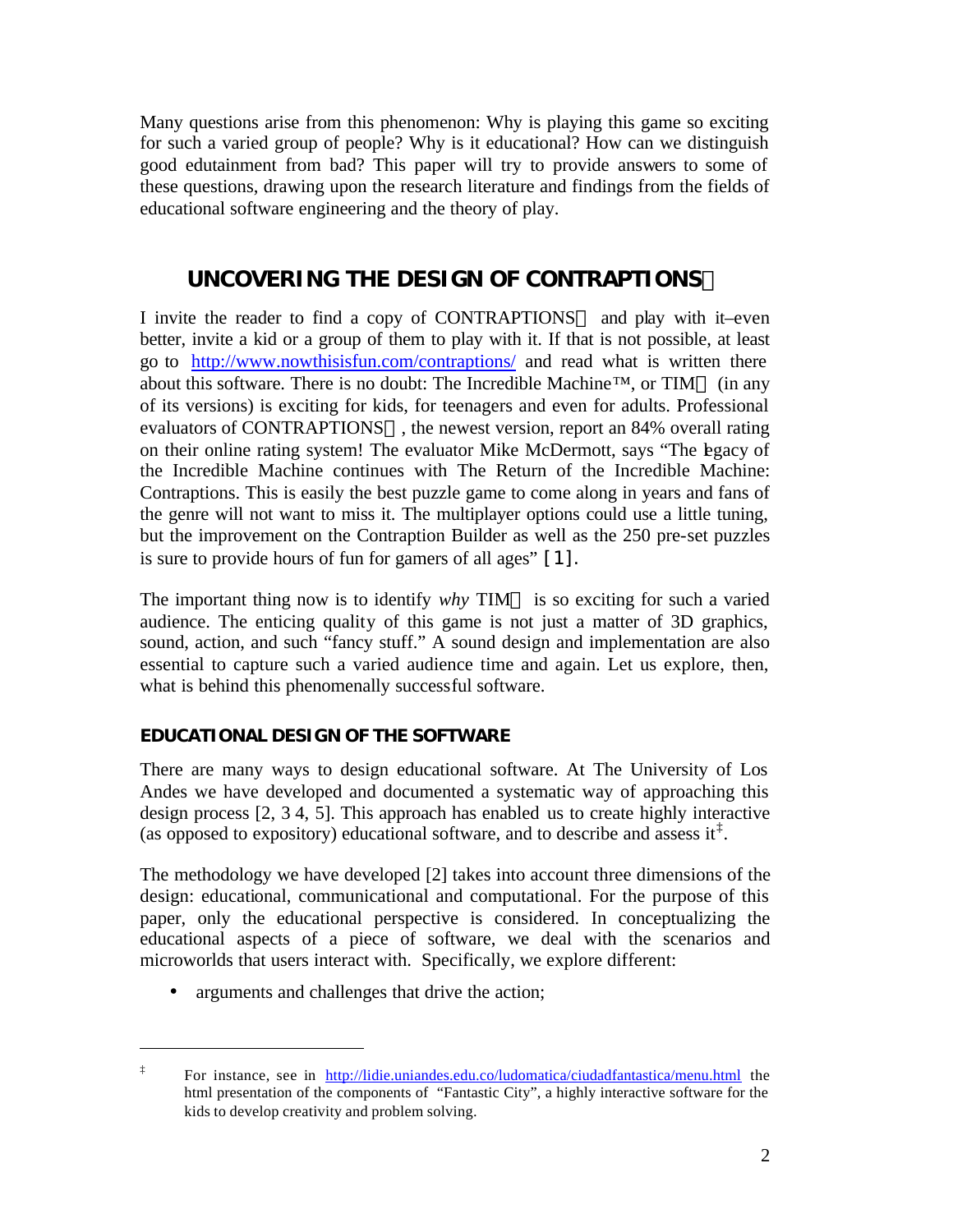- characters and tools (intervening and control variables) that can be used to change the status of the microworlds;
- contextual variables that can be used to change the settings of the system.

# **Scenarios§ / microworlds\*\* in TIMÔ**

The action takes places in a playful environment, Contraptions. This is the place where *The Professor* lives.

When you start the program you are given a demo of the kind of things you can do there, such as create a machine that is started by a mouse when he sees a piece of cheese, and that loads all of the artifacts that you will be able to use.

Posted at the entrance of Contraptions are different iconic signs, giving you a graphic menu that will allow you to decide what you want to do. Clicking on any of the signs is associated with an action.

There is also a button with the message "press to hear" that will play an audio clip with a greeting from the Professor and will give you the basic thesis of the story line.

 $\overline{a}$ 



*Fig. 1 Entrance to Contraptions*

The first choice that you make will take you to the game console, where you are required to sign in. This console can also be accessed at any moment during game play, in order to change the user. There are different types of activities, depending on the sign that you choose. If you press "**Play contraptions"** you will either be taken to the puzzle you were solving the last time you played with the system, or to the first one if you are just beginning.

<sup>§</sup> *Scenarios* are the different virtual spaces where the user can interact. They are interconnected by logical gates that open depending on the choices that the users make. Each scenario has one or more communication zones that make possible a coherent interaction [2, 3].

<sup>\*\*</sup> *Microworlds* are subsets of the scenarios where it is possible to model and simulate the behavior of given worlds, real or imaginary, usually simplifying their functioning. Microworlds contain arguments, challenges, characters, tools. A microworld offers the user the possibility of observing the performance of the modeled system when it is started, as well as to edit the model behind the world. *Intervention variables* (tools) are under control of the user, in the sense that s/he can decide if they are active and what their behavior should be. *Output variables* are tied to the expected results, usually have a graphic display showing the status of the system, but their values can also be displayed, depending on the wishes of the user. *Context variables* condition the performance of the microworld or its appearance to the user [2, 3].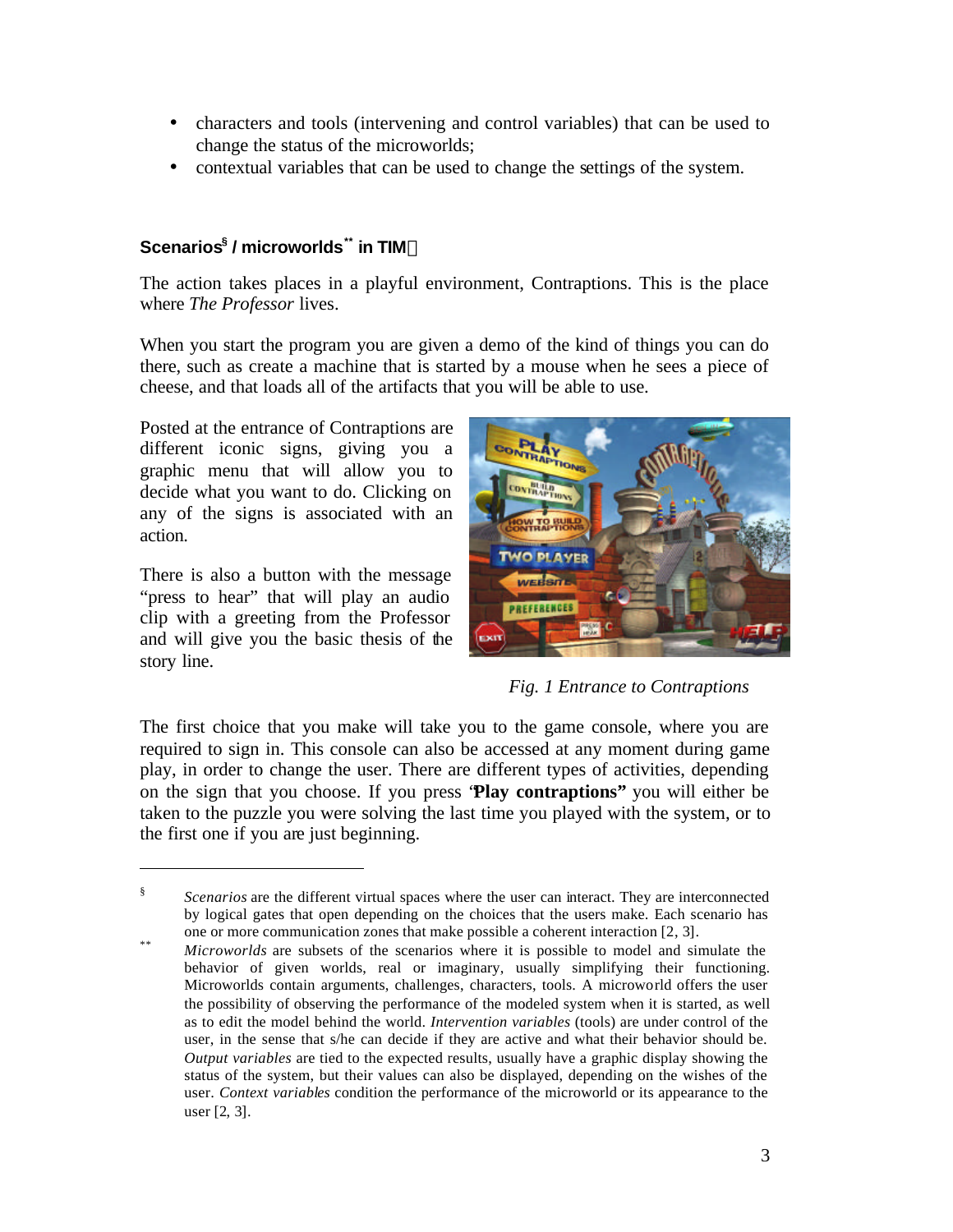The first 50 puzzles are designed to help you learn about the characteristics of the different types of tools and options available in the system. To solve them you have to find out (by trial and error or by asking The Professor for help) about each available tool, what can be done with it, and how to use it. Besides this set of 50 puzzles you have a battery of 200 puzzles to be solved, ordered by increasing level of difficulty. You can customize the human-computer interface (sound, color, graphics) as well as the physical conditions that affect the puzzle (gravity and air pressure).

The following figure illustrates the three communication zones available at this level.



*Fig. 2 Communication zones*

**Zone 1, Control**, allows you to start/ play your solution, to hear/see the goal, to change the activity, to play with/without hints, to call *The Professor* and get help about the objects you want. It also shows/hides the options below zone 3.

**Zone 2, Microworld,** is the zone where the action takes place when you press START. It contains the puzzle to be solved.

**Zone 3, Tools**, is the zone where objects and tools are available to be used to solve the puzzle.

If you press "**Build contraptions** " at the entrance of Contraptions, a workbench and tools are provided for you to build new machines. These can be tested, edited, saved, and recovered.

The structure and functionality of this level are identical to those in "Play contraptions". You are given a workbench with which you can define the title, goal, microworld, and tools to be used in creating and posting a new puzzle.

You can test the puzzle you are creating, by means of START. Pressing OPTIONS enables you to change the context of the puzzle (sound, music, graphics, color, gravity, air pressure and to save your new puzzle.



*Fig 3. Build contraptions interface*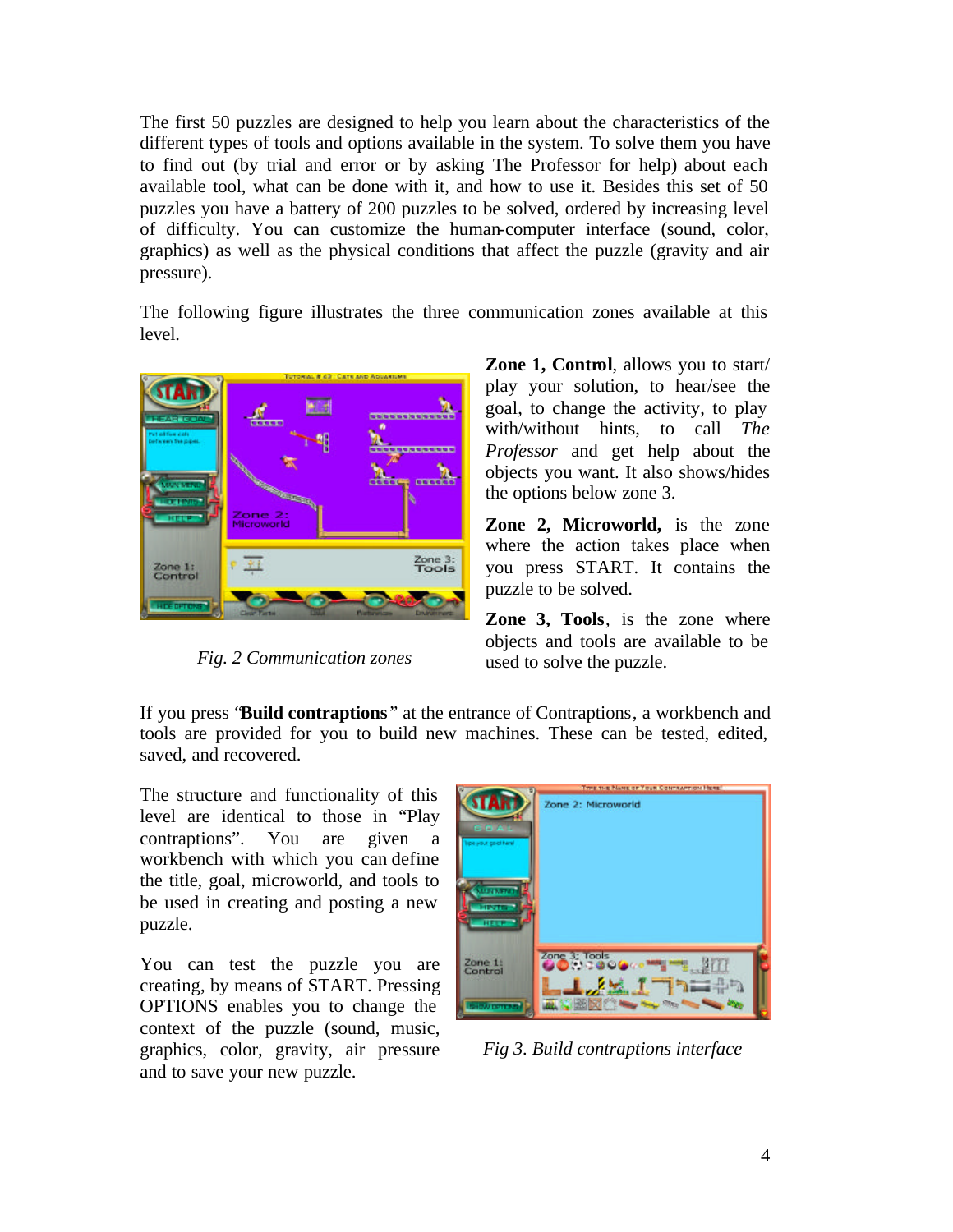If you do not know how to build puzzles, you can learn by pressing "**How to build contraptions**" in the central scene. This will give you a step-by-step tutorial on how to do it, using *The Professor* as your guide.



*Fig 4. Tutorial on demand*

The tutorial supposes you already know how to play Contraptions and know the purpose of each of its tools and options.

Now you must learn how to define challenges and how to build microworlds using tools and contexts. Solutions are defined in the context of the behavior of different objects in the microworld. You can define hints, as well as test the system and save it with a name. By the end of the tutorial you will have created a puzzle.

You can use the system on your own or with a partner, in which case you can press "**Two players**" in the main menu and enter the participants' names, number of games to play, and length of turns. When pairs are playing the game, the system will manage the turns and their lengths.

For a complete description of what Contraptions is, you may press the arrow sign "**Website**" and it will take you to http://www.nowthisisfun.com/contraptions/ where a menu-driven text and graphic description of the system is given, providing details of the different tools available. This website could be used as a handbook describing the system, its requirements, opinions, tips. You can download new puzzles and releases of the program from it. For general help, outside the context of a specific puzzle, you may press the hypertext "**Help**" and get the information you want using a text menu.

When you are done with the system, you click on the "**Exit**" traffic sign. The program will ask you to confirm, save the status of your games, and quit.

# **Argument and Challenge**

When you press the door bell in the entrance of Contraptions, the loud speaker says:

"Welcome to The Return of The Incredible Machine, Contraptions. Hi! I'm The Professor. I am speaking to you through this loud speaker because one of my experiments went wrong. I'm currently radioactive and I do not want to contaminate you. I've assembled dozens of contraptions for you to complete. If you can solve them all, I'll will know you are the one who has what it takes to beat my friends."

When you click on HELP in the entrance of Contraptions, this is what you get: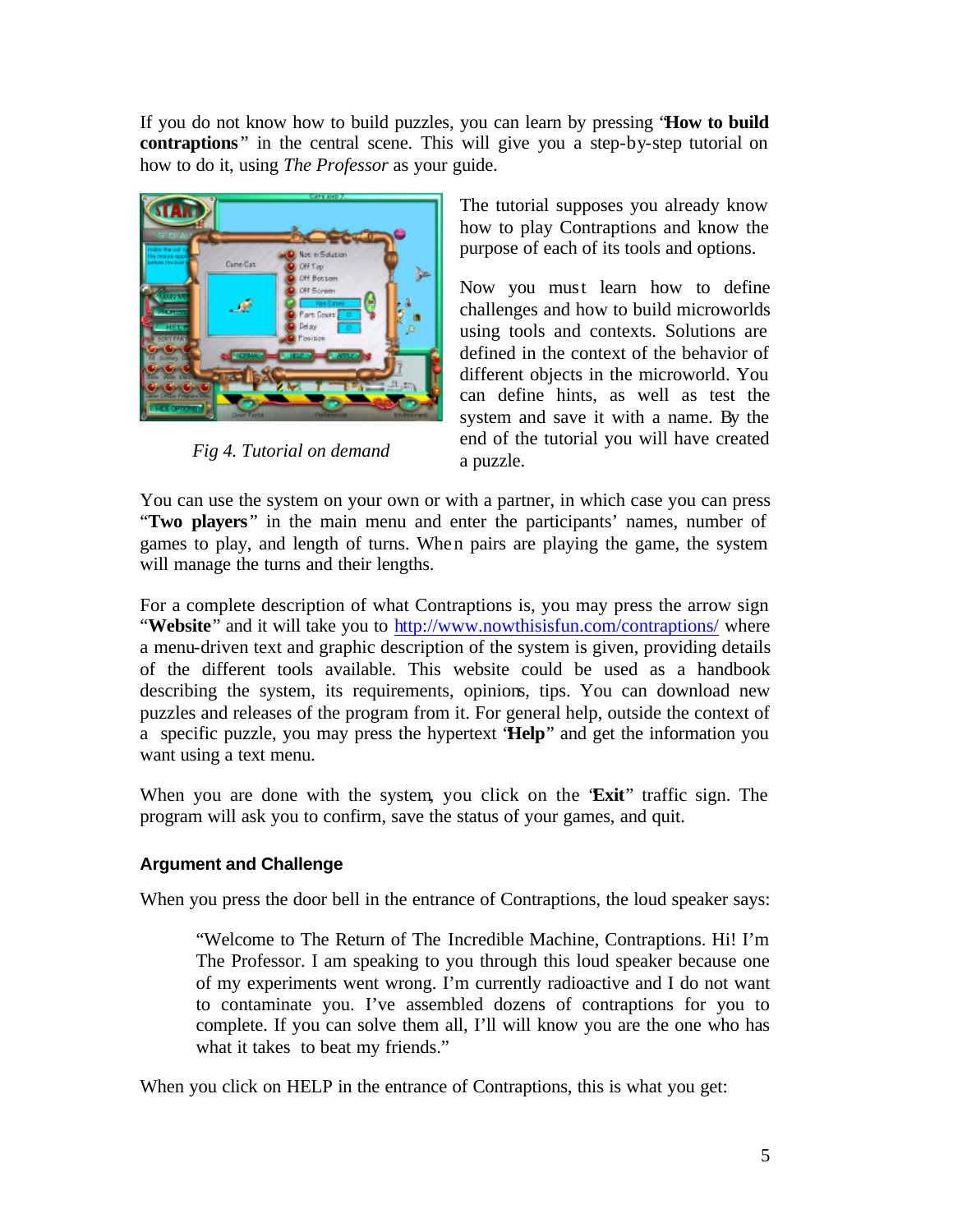"Welcome to the Return of The Incredible Machine: Contraptions. Your host, The Professor is a world famous scientist. His inventions have made him extravagantly wealthy. For years he has worked behind closed doors, laboring away in solitude, deep within his top-secret complex.

Now, he needs an apprentice…

To assist him in picking a suitable apprentice, the Professor has invited you, and a select group of other scientists and inventors, to take part in a little contest. The rules of the contest are simple.

A number of the Professor's favorite contraptions have been left unattended in his complex. Your objective, besides having fun of course, is to solve all the contraptions that the Professor has left behind. If you manage to do this, you'll be guaranteed a life of fame and fortune as the Professor's trusted apprentice."

# **Characters**

The Professor and the active user (one of the two possible participants) are the only two characters involved in the scenarios. Neither of them is visible. You listen to the professor but you cannot see him. The user is able to "see" what is going on, s/he can move objects, click on them or on the variables available, but s/he is not represented by a character: the user IS the character behind the action.

## **Tools – Intervening and control variables**

Available tools include over 100 different parts to mix and match. They belong to one of the following categories: scenery, gear, rope, balls, walls, electric, fire, laser, critter, programmable parts, miscellaneous.

# **Using tools**

Dragging a component from the tools zone to the microworld zone allows you to place the part where you want, while it is not interfering with other parts.



*Fig. 5 Exploring parts*

Moving the cursor to a given part in the microworld zone, allows the user to explore it (pressing on the magnifying glass sign), to flip it horizontally (pressing on the red arrows sign), to define if the part is an output variable and what is its expected status (pressing on the flag), to lock the part in a given place of the microworld zone (pressing on the lock sign) or to return it to the tool's zone (pressing on the garbage can sign).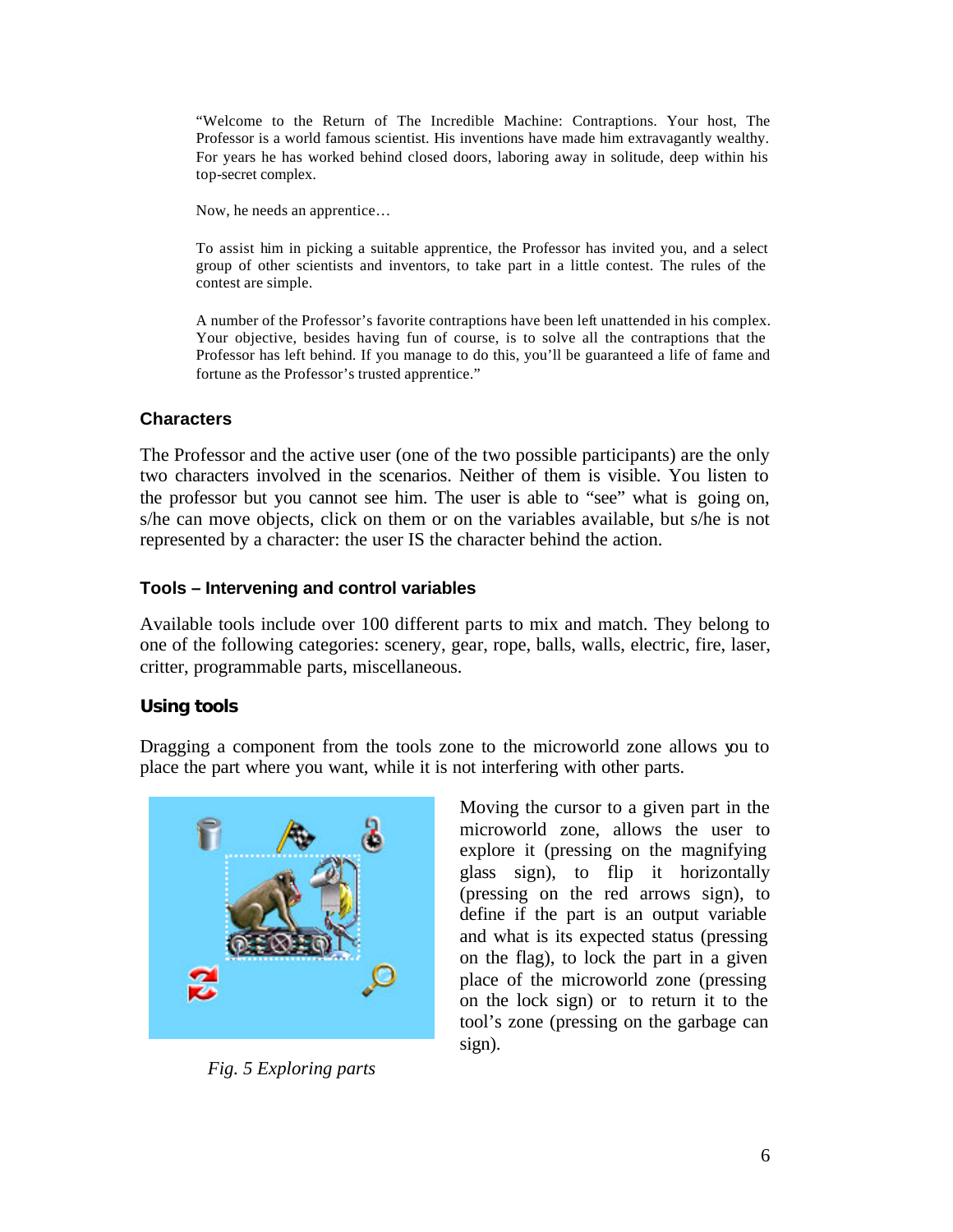### **Understanding and defining desired status of tools**

A given part can be explored by trying it out (trial and error), by getting an explanation of its function (magnifying glass) and/or by a demonstration of the different status (flag). The left figure below shows the window that appears when the magnifying glass is selected. The right figure below shows the window that appears when the flag is pressed. This Flag window is used also to define the final status of the part, when it is in the solution of the puzzle.



*Fig. 6 Magnifying a part Fig. 7 Defining initial and final stages*

# **Contextual variables**

There are two types of contextual variables: those that are in the context of the microworld and those that are in the context of the user, that is the human-computer interface.



*Fig. 8 Options* Fig. 9. Preferences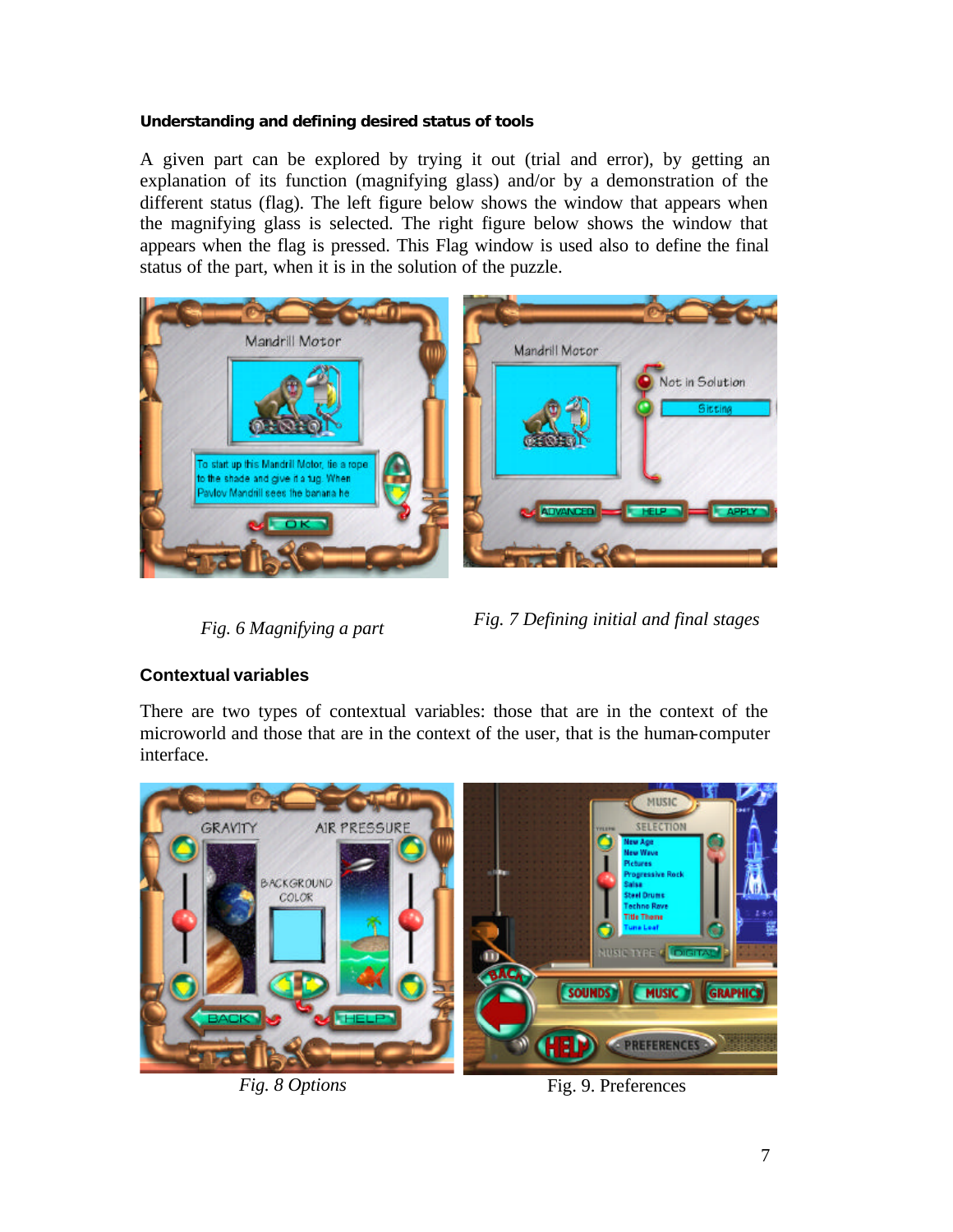The above two figures show the windows that appear when you press the OPTIONS "Environment" (left side) and "preferences" (right side). You can play a puzzle in a "normal" environment, from the physical point of view (gravity and air pressure on the earth surface, an open space), or change it to another planet and pressure conditions. You can also customize the appearance of the screen, the music, sounds and graphics to be displayed, in order to feel comfortable with the context of the game.

# **LEARNING FROM THE DESIGN**

Examining the structure of the game has helped us to get a better understanding of two different groups of concepts: those specific to Contraptions<sup>TM</sup>, its parts and functioning, and those more general, related to overall design and/or evaluation of this kind of edutainment software. We have partially reengineered the educational design behind this kind of software that combines play, modeling and simulation in the frame of reference of a general microworld (in this case the planet in which we live) and using many building tools (physical components with behavior) to define and to solve exciting puzzles under the control of the user.

Let's now go deeper, trying to learn from the above example what should be considered critical design principles for playful learning environment. I will comment on two general categories of principles: those related to "playful" digital environments and those that deal with "educational" digital environments.

#### **CREATING PLAYFUL DIGITAL ENVIRONMENTS**

The following concepts about play, taken from Huizinga and Rieber will help illuminate the essence of the first challenge behind the design of a playful learning environment: making it playful.

Play is a free action, executed as such and experienced as something situated outside of normal life, but in spite of that, something that can completely absorb the player even without a material interest and without obtaining any benefit, which is executed within a determined time and place, which is developed within order and subject to rules and which gives birth to associations that tend to surround themselves with mystery or costumes for detaching oneself from the actual world. [6, p.26]

Play is generally defined as having the following four attributes: 1) it is usually voluntary; 2) it is intrinsically motivating, that is, it is pleasurable for its own sake and is not dependent on external rewards; 3) it involves some level of active, often physical, engagement; and 4) it is distinct from other behavior by having a make-believe quality [7, p.43]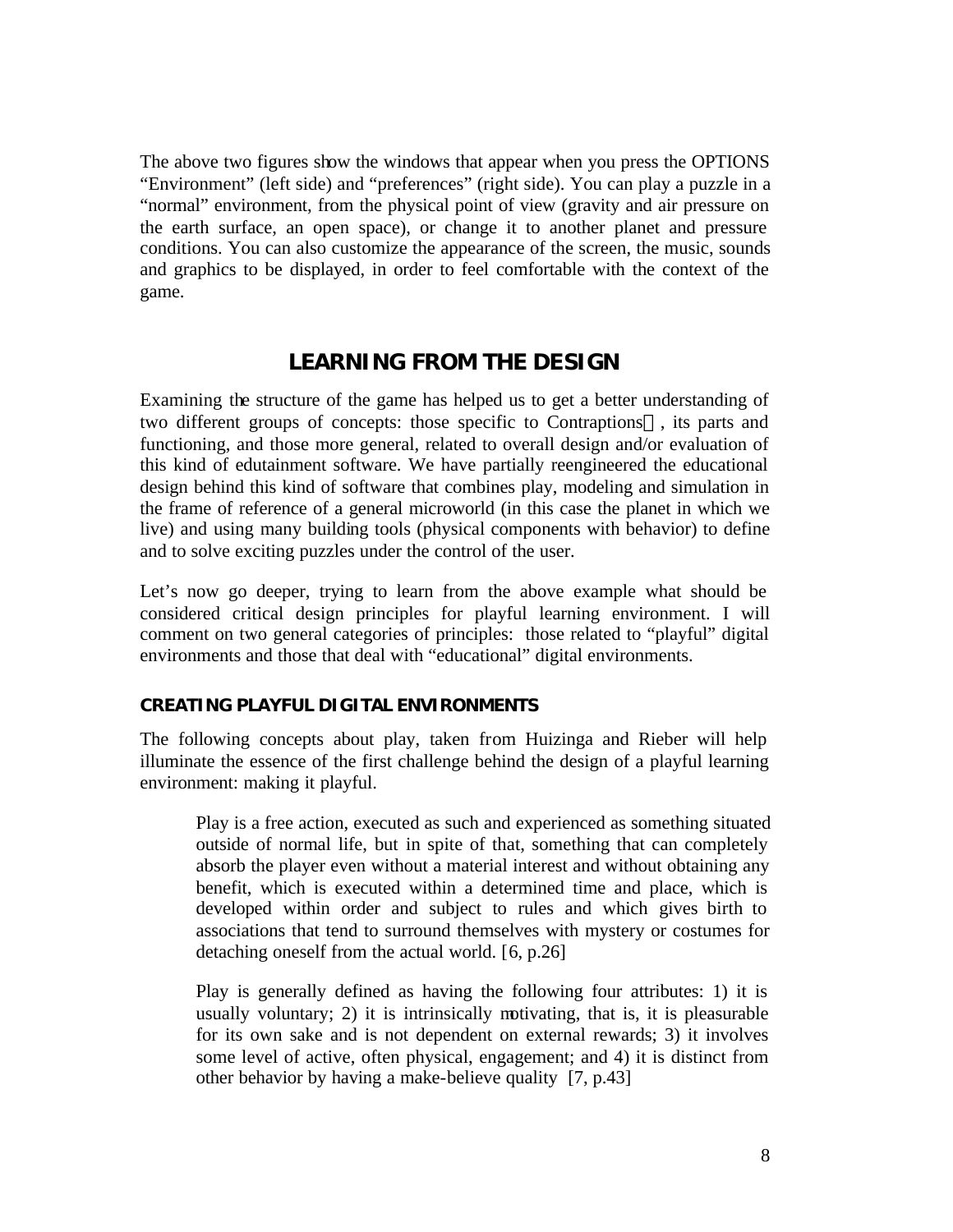In the design of an interactive learning environment the following aspects should be considered in order to make it playful:

- control of the microworld by the user;
- contextual, constructive, and non-controlling feedback;
- adaptive and robust interface design;
- flexible, history-based sequencing;
- seductive induction;

 $\overline{a}$ 

- illuminating help on request; and last but not least important,
- fantastic tools and arguments.

# **Control of the microworld by the user**

When playing computer and electronic games, simulators or "sintonic<sup>††</sup> microworlds, many kids enjoy the *sensation of control of the microworld* [8, 9, 10] – the pleasure of being able to think and make the ideas reality. This is something that people do not often experience, especially in a formal educational setting. The design of the microworld (see the definition of the term in the  $[**]$  footnote) is critical to creating this sense of pleasurable control.

Contraptions<sup>TM</sup> uses an *intrinsic microworld* – a metaphor, argument, and objects, that are directly related to the concepts the designer wants the user to deal with. Our living planet (or another planet with different gravity and pressure) is the frame of reference within which the contraptions function, both those that the Professor has prepared and those that the user has built. This planet is also the environment where the challenges are to be solved. Intuitive physics and problem solving arise naturally within this microworld. The user is in *control of the microworld*, as long as s/he can select or define the goal, keep or change the context variables, select and make discretionary use of the intervention variables (tools), use trial-and-error and reflection to pursue the goal, or use his/her imagination to define new goals and the tools to be used for achieving them.

However, not all the domains of knowledge offer the same potential for building environments where one can have direct experiences related to the content to be learned. Because of this, *extrinsic microworlds* are superimposed on the concepts and skills to be learned, in order to make the process exciting. This layering of the fantasy structure is also common in some drill and practice programs, where the

<sup>††</sup> Sintonic microworlds according to Papert [8] do not need to be learned, their metaphors are in the vital field of the learner, i.e., his/her previous experiences and expectations.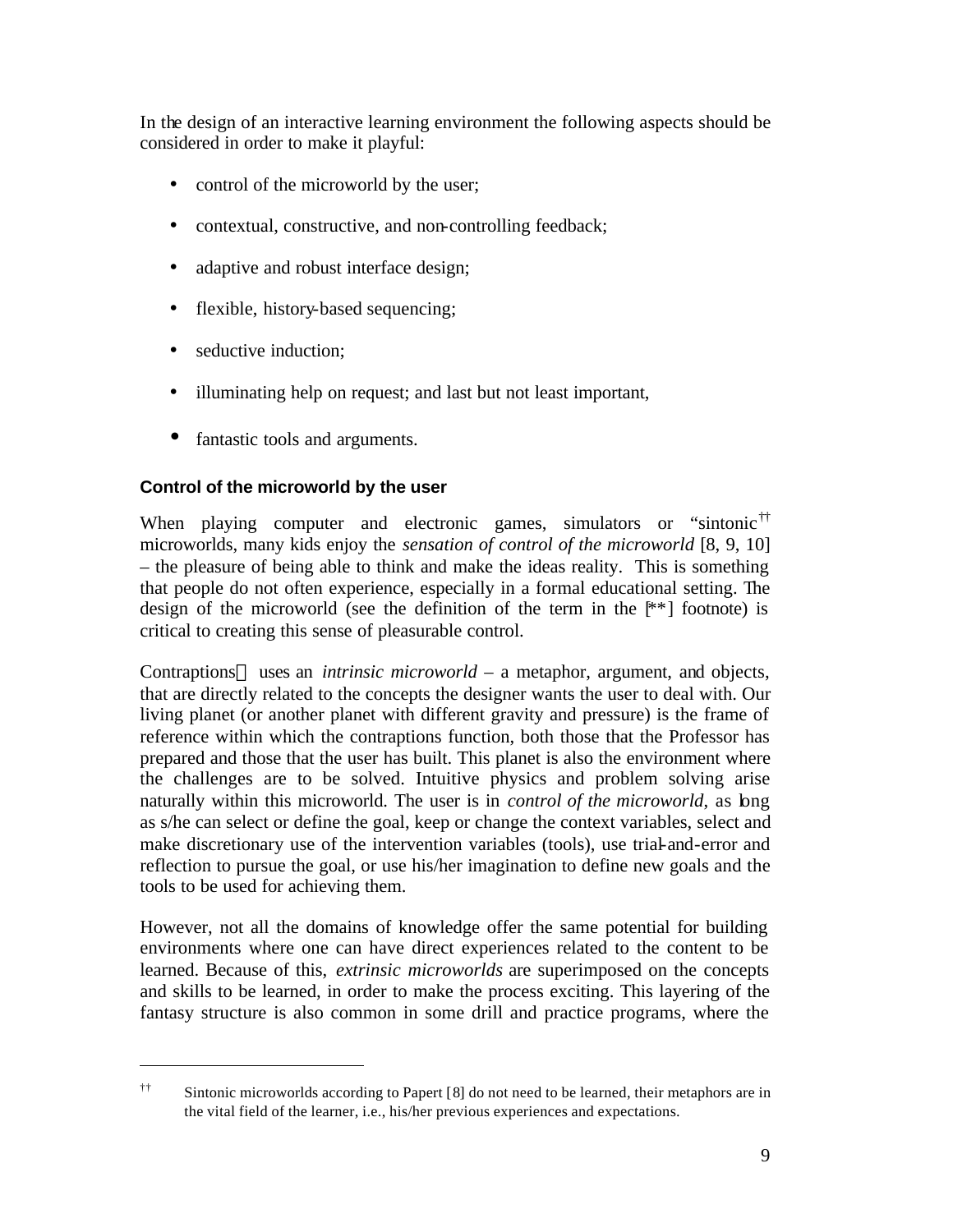microworld is used as an external motivator and reinforcer of the action. For example, in hangman- or hall-of-fame-based games, solving the exercises is the way to prevent your character from being hanged or to get to first base, but the knowledge behind these exercises is completely independent of the behavior of the microworld. The mental models one develops to solve the problems are not reflected in the microworld. Extrinsic microworlds do not provide users with the sensation of control over action; they simply provide rewards or punishments for achieving or failing to achieve an externally imposed task.

#### **Contextualized, constructive and non-controlled feedback**

Intrinsic feedback, which is just information about the task being performed [11], is essential in building playful, interactive learning environments. The sensation of control the kids talk about relates to this component. When users use tools in the microworld to make changes, they must see these changes actually reflected in the microworld–sometimes in real time, sometimes when the user requests it.

Contraptions<sup> $TM$ </sup> allows the user to explore each of the tools, getting intrinsic immediate feedback as they are used (you know right away if the tool fits somewhere, if the direction is appropriate, if it can be joined or linked with others). It also allows users to assemble machines and, upon request (by pressing the START button), get intrinsic feedback about what works and what does not.

The feedback can be extrinsic also, becoming a reward that is external to the task at hand [11]. Extrinsic feedback is usually linked to achievement of the goal. In order to provide this kind of feedback, the system needs to know what the goal is, what variables reflect the desired status of the system, and the expected levels of performance. When the goal is achieved, the program confirms to the user that his/her solution corresponds to the expected one, and/or provides the prize that was announced when the puzzle or set of problems was launched.

Contraptions<sup> $TM$ </sup> also makes use of external feedback. For example, when you solve a puzzle, the system tells you that you achieved the goal, and allows you to see the Professor's solution, which is not necessarily the best. Similarly, when you define a puzzle, the system asks you to define the variables that signal that the goal has been achieved and their expected values, and requests you to test that the system works. When you do so, you get a reward message. Just try it and you will see this in action!

In using external feedback related to puzzles with multiple solutions the system can assess the achievement of the goal, but it cannot determine whether a given solution is the best. So the external feedback, to be constructive, needs to encourage the user to find out if there is a better, simpler, or more efficient solution, instead of simply reinforcing the result obtained. Also, it is good to invite the user to explain his/her solution to others and to contrast it with someone else's solution.

Another critical point concerning feedback when you are playing games or solving puzzles deals with the "I give up" or "I got it" behaviors of the users. When the user decides to give up, the system should certainly not provide the expected answer. The system's answer should only be provided to the user when s/he has gotten his/her own answer, and only for the purpose of contrasting and testing other solutions to the puzzle, not as a means of giving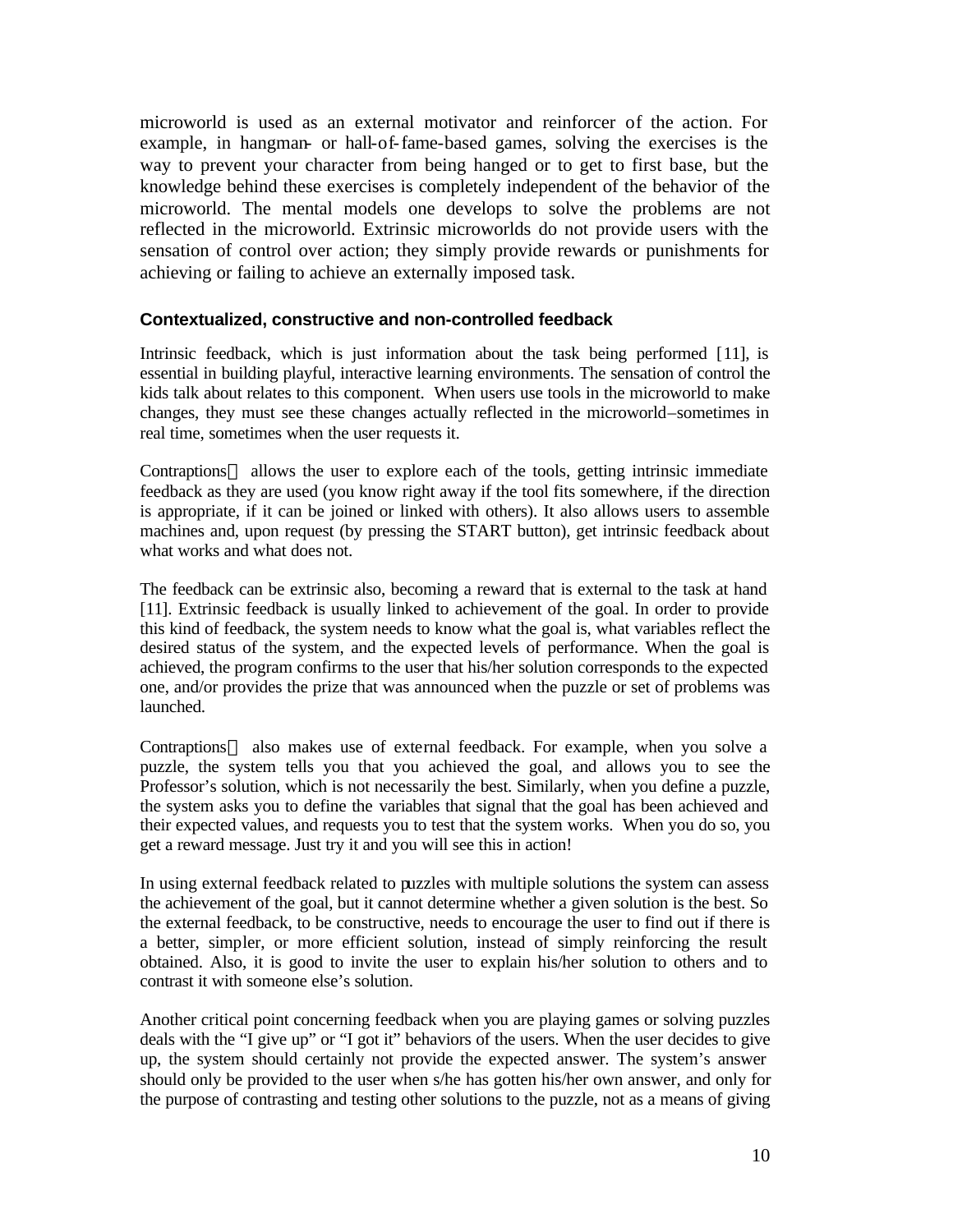the best answer. Providing answers when the users "give up" fosters dependency on the system and favors mental laziness. This is what happens in systems where after two or three trials the program gives the solution.

A final critical issue concerning feedback is what Bos [11] calls "controlling feedback." This type of feedback inhibits reflection and does not promote thinking. An example of this occurs in arcade games, where users simply react to the event; they do not plan a solution or evaluate the status of the system and possible alternate solutions. Though the sensation of control one feels when playing these arcade games may be very high, to be constructively educational these games should allow reflection and not only reaction.

#### **Adaptive and powerful interfaces**

The human-computer interface is not just the communication system between the computer and the user [12]. The human-computer interface is also the way of making the user's interaction with the program easy/difficult, boring/fun, attractive/disgusting, etc.. Providing the ability for users to customize many of the features so that they might feel better while working in the program is not an easy task. "Perception is relative" is a well-stated Gestalt principle [13], "there is not disputing about tastes and colors" is a popular saying, and features such as adjustable color, sound, music, background objects, are important. Users feel comfortable and they appreciate the adaptability of the system when they are given control of some of these variables.

Prensky suggests that [14, p.46] that members of the Game Generation are native speakers of the digital language of computers, video games and the Internet. But these are not the only users of a playful learning environment. There are also digital "immigrants" whose accent betrays itself in such behaviors as turning to the Internet for information second rather than first, or reading the manual for the program rather than relying on the program itself to teach how to use it. Both types of users should find the interface powerful, and it should allow them to approach the system in their own preferred way: from direct experience, trial and error, reflection, or being taught beforehand how to use each of the different functions available. Finally, different users' abilities or disabilities should not be an obstacle for using a playful learning environment. If you are hearing impaired, you should be able to read what is otherwise spoken, but if you are illiterate, listening to the messages should also be possible.

Contraptions<sup>TM</sup> is a masterpiece in these aspects. Part of the fun of using the game is that you can adjust the interface and the way you use the system to your own preferences or needs.

## **Flexible history-based sequence**

It is not just a matter of having control over the sequence of the action that leads the designer to keep track of past performance. Controlling the sequence of the action can be used, in effect, to help the user follow a suggested path of learning experiences. However, when the sequence is flexible, when the user is allowed to follow suggestions or to make his/her own decisions concerning what to do next, without penalty or warning, this becomes a powerful feature. Combining menu-driven with history-driven sequences gives the user control over the sequence of learning activities without losing the knowledge derived from past experience [2].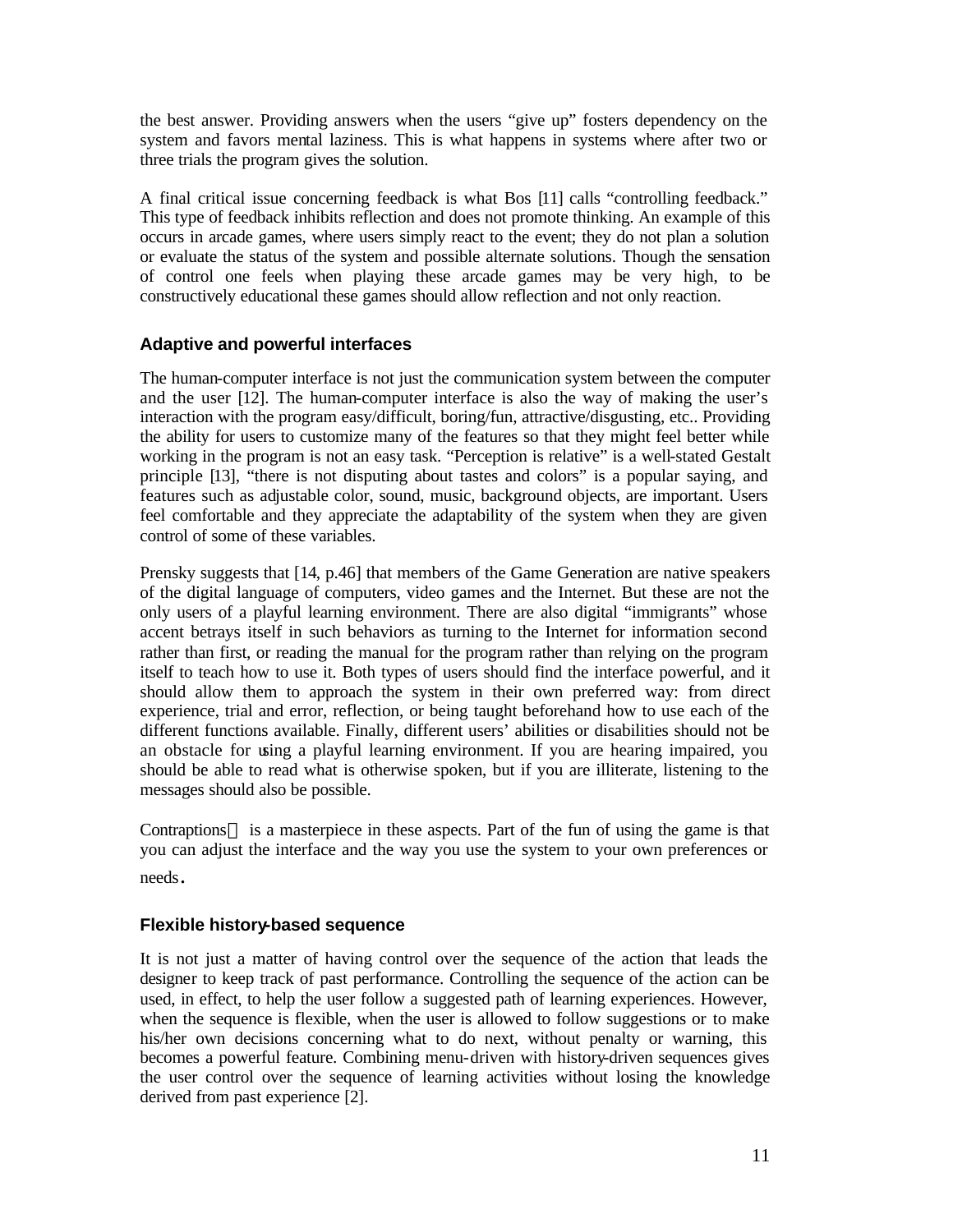In the case of Contraptions flexible, history-based sequencing is fully implemented, and it allows different users to approach different types of puzzles in their own ways, based on their level of problem solving skills, topic preferences, the nature of the arguments, or the type of activity (e.g., create or solve puzzles) they want to perform). This is fun.

## **Seductive induction**

Demos are good ways to capture attention. When you know from the very beginning the kind of excitement that the system can provide, your internal motivation grows and your expectations are raised very easily. If you also find that trying things out, taking risks and making mistakes is not a punishable activity but a very natural way of behaving, then you will find it fun to explore each one of the new devices or tools that are available. But if you want to be sure before trying, it is also fun to be able to ask for an interactive demo where you can see what you want without losing the control of the device being explored.

This kind of seductive induction is an exciting way of learning about each one of the components of the system, as it allows you to learn by experience but also by demonstration. In Contraptions<sup> $TM$ </sup> the user has the means of learning about each one of the devices just by trying it or by pressing the magnifying glass and getting an interactive demo. Cool, isn't it?

## **Illuminating help on request**

Illuminating with indirect light [15] is a wonderful principle for helping people learn without imposing the instructor's mental model about the content to be learned. In problem solving this is a particularly difficult teaching challenge: One does not want the user to be discouraged because of the level of difficulty or obscure nature of the problem (to be relevant, problems ought be in the proximity zone of the learner, according to Vigotsky [16]). At the same time, one does not want to be so helpful that asking for help becomes the solution. It is good to give the user control of the kind of help he wants (hints or no hints, leading but not giving the solution; demos about the functioning of the parts of the system, guided interactive tours). This places the possibility of learning in the hands of the learner. Contraptions<sup>TM</sup> is a wonderful example of this.

## **Imaginative tools and situations**

What makes an environment creative and fun is not the power of the tools available within it. Have you realized the power behind a productivity tool such as a word processor or a spreadsheet? But are they fun by themselves? Nope!!!!! And have you realized how powerful and fun the tools are in Contraptions<sup> $TM$ </sup>? Each element is curious by itself, it has properties that you can explore and use to change its behavior depending on the circumstances. On the other hand, all of the tools are surrounded by fantastic situations and exciting challenges (when you are solving problems) or the means for building new fantasies and challenges (when you are creating new puzzles).

If you provide the user with provocative tools and arguments for building or solving exciting challenges, you are opening a gate towards creativity, awakening curiosity and internal motivation, as well as giving powerful tools to build and test new mental models.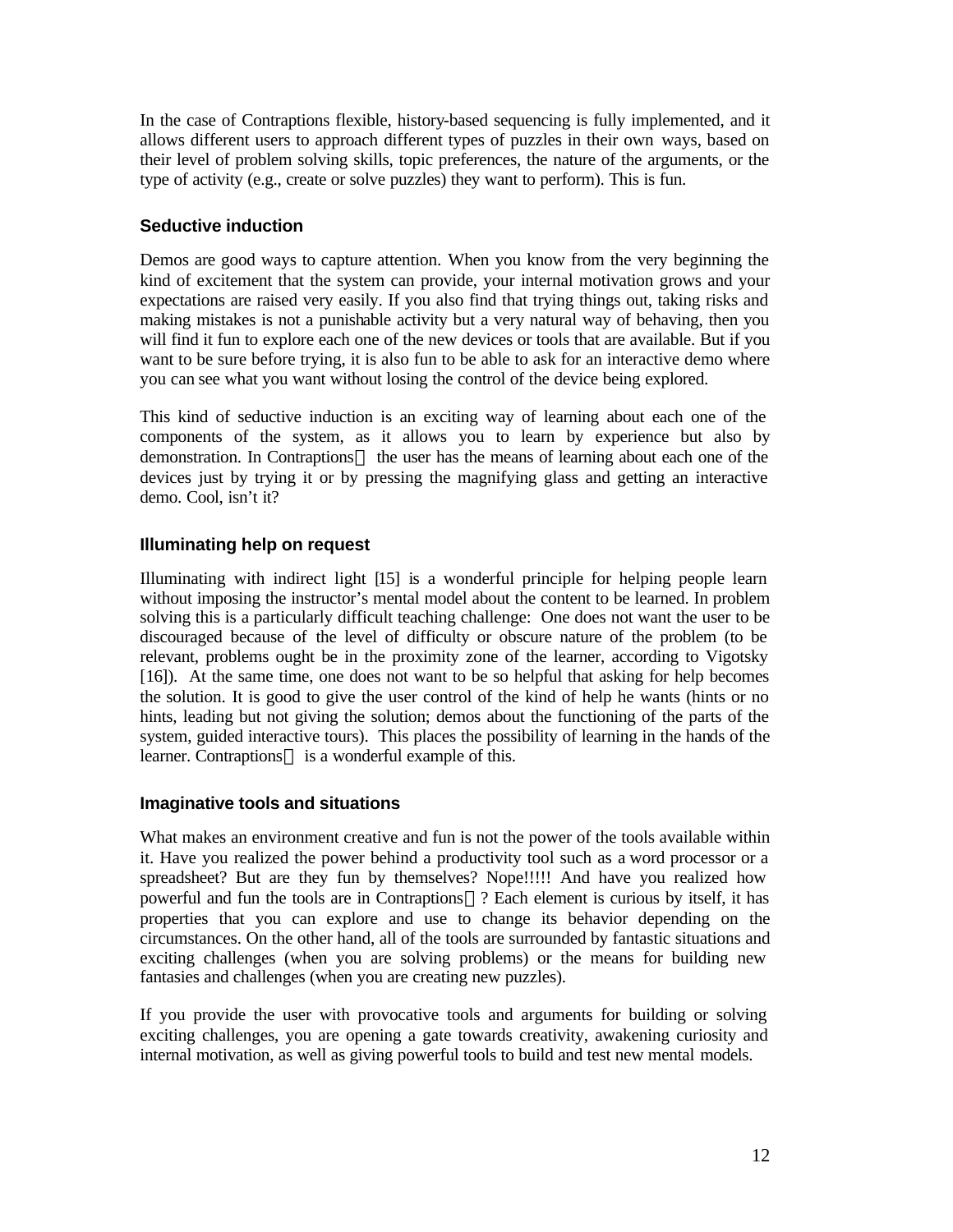#### **CREATING EDUCATIONAL DIGITAL ENVIRONMENTS**

Educational digital environments are not synonymous with boring lecture-type digital presentations. What kids and adults associate with good computer software and Internet services are highly interactive environments where multimedia information is flowing and where the user is having a dialog with a piece of software, information service or other people who are on the net. How do we make such an experience educational? Even better, how can we make playful digital environments educational?

Well, there is no single recipe, since there are many ways to educate and different learners have different educational needs. I will explore the following points as an opening: educational approach, characteristics and needs of the audience, educational intention, motivation and reinforcement, learning activities, integration of learning means, and integration with existing curricula.

#### **Educational approach**

When you look at a software application like Contraptions<sup>TM</sup> you realize that it is more that entertainment. It is also educational, and has an educational philosophy behind it. Definitely the authors of Contraptions<sup>TM</sup> had in mind a mostly constructionist way of helping people get the essential knowledge. In the game, this constructionist approach is to create and solve problems in the context of a given microworld. But the environment also directly teaches some essential things, such as the functioning of the different parts and the functioning of the system, such as when you ask for help in order to learn about the intrinsic properties of the different objects through the first 50 puzzles and when you decide to go to the component "How to build contraptions", you get a tutorial by default.

Both algorithmic and heuristic approaches for learning [15] are encouraged in Contraptions<sup> $TM$ </sup>. The latter is predominant, since most of the activities are under the control of the userwho decides what to do (solve which puzzle, build what contraption?) and how to do it (with which tools, with/without hints, with/without contrasting his/her solution with the Professor's solution). This variety of treatments reflects an eclectic educational philosophy where different types of goals (e.g., "reproductive"/low-level objectives concerning the appropriation of the means of the system vs. "productive"/high-level objectives concerning the final goals of the system) and different styles of learning (fielddependent learners who need external locus of control, vs. field-independent learners who follow their own internal locus of control) are supported through different kinds of learning activities. The literature on Aptitude by Treatment Interaction suggests [17]combining treatments, most of them under the control of the user and some under the control of the system.

The critical point in the above eclectic combination of educational treatments is that it has to be both selective and consistent. One cannot be blamed by being directive or permissive in helping others to learn, by being a transmitter of knowledge or a facilitator of learning. It is most important to know why and when to use which educational approach, with what purposes and with whom.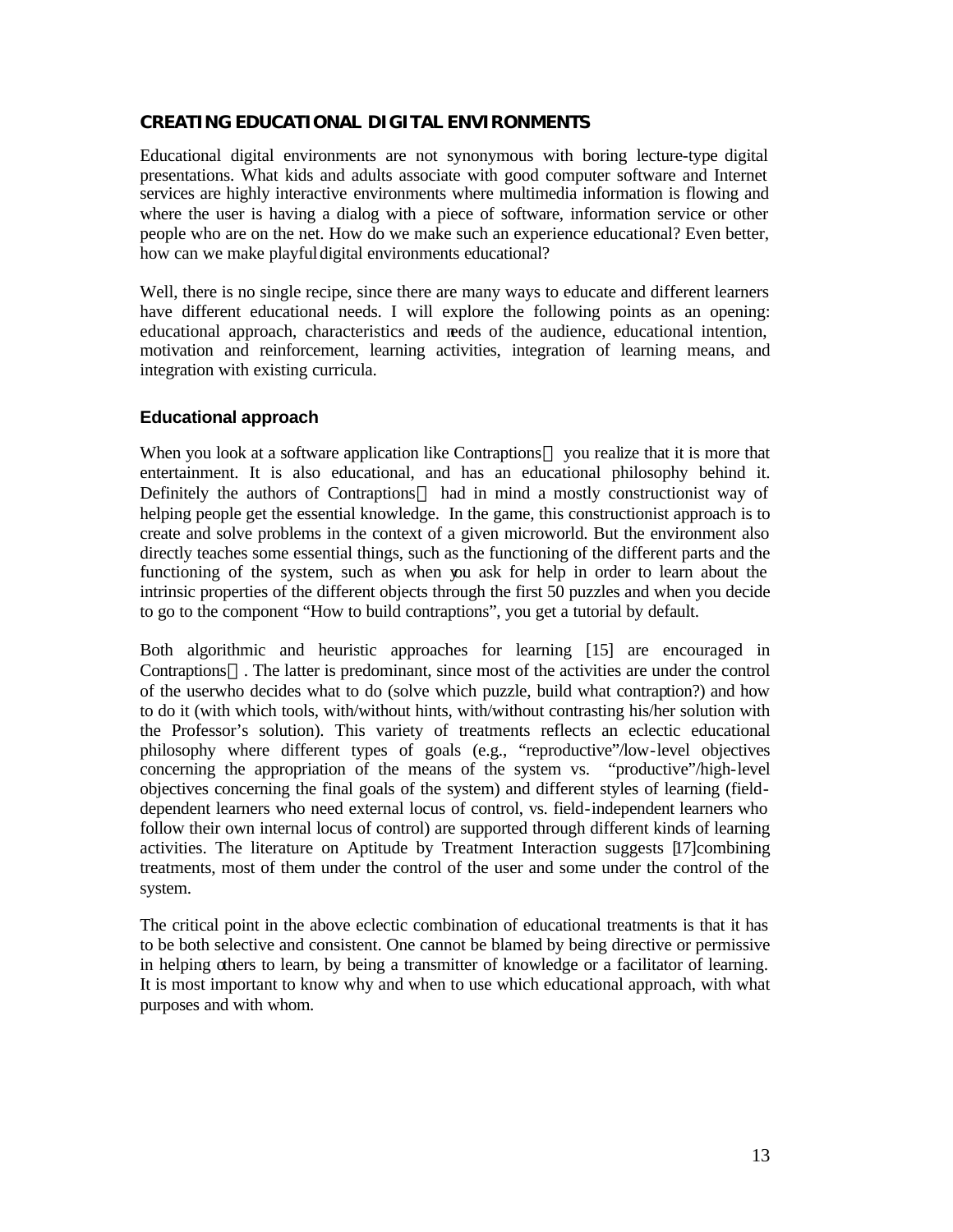## **Characteristics and needs of the audience**

Understanding the characteristics and needs of the audience greatly affects the kind of stimuli you provide, the arguments you use, and the motivators and reinforcers that drive the action.

In the case of Contraptions, there is not an explicit definition of the audience, neither in the software, nor in the printed or web documents. However, looking at the interface, there is a clear evidence that kids and young people were taken into account in its design and production: Color, sound, voice, graphics and animations have a touch of young people used to playing with video games with high performance and adjustable interfaces. However, looking at the different sets of puzzles, which are organized in five sets of 50 puzzles each, you realize that the intended audience may be groups of kids or teenagers, either working collaboratively among themselves or with their parents as facilitators. The more you advance in the solution of puzzles, the more complex contexts you need to understand in order to find out what is going on, what the challenge is and how to solve it with the given tools. This may require cooperation between kids or interaction with adults.

I do not mean to imply that the software was not also designed for adults, and it is interesting to find that many adults find this game exciting and worth using not only for their kids but also for themselves. Adjustable interfaces and selective puzzles help the different users of the system feel excited while using it.

#### **Educational intention**

 $\overline{a}$ 

The educational intent of the software is what drives the action. You may be very constructivist but if you intend to help people memorize a poem, this is not going to be the most effective way of doing so. On the contrary, you may be very behaviorist but if you want people to create their own solutions to puzzles, such an approach will not work. Usually your intention and educational approach are coherent, and you can be coherent. If not, you need to decide how to make your goals and educational approaches compatible. Being clear about the goals and subgoals is critical.

In the case of Contraptions<sup>TM</sup>, this software is definitely designed for developing creativity, in its two complementary dimensions  $[18, 19, 20]$ : "being creative  $\sharp$ " (inventing new puzzles) and "having creativity" (solving given puzzles). Intuitive physics is the domain in which this creativity is to be developed, but with the clear expectation that it will transfer across knowledge domains.

In both modes of using the system (posting or solving contraptions) the user is totally in control. If you are solving existing problems, you can decide which problem to solve, or to drop and change it. You decide how to solve it, using selected tools and combining them the way you want. Time is not a restriction, nor is the number of trials. You can test your solution as many times as you want, but you never get the system's solution before you

<sup>‡‡</sup> According to Jaime Parra [18 cited in 19, p.179] *having creativity* is having the capacity to establish unusual relationships and associations, to solve problems, to identify diverse alternatives, development of analogical thinking, fluency, originality, etc. *Being creative* has to do with the sources of inspiration, the brilliancy of ideas, spontaneity, freedom of spirit, psychological security, motivation, familiar environments, humor, etc.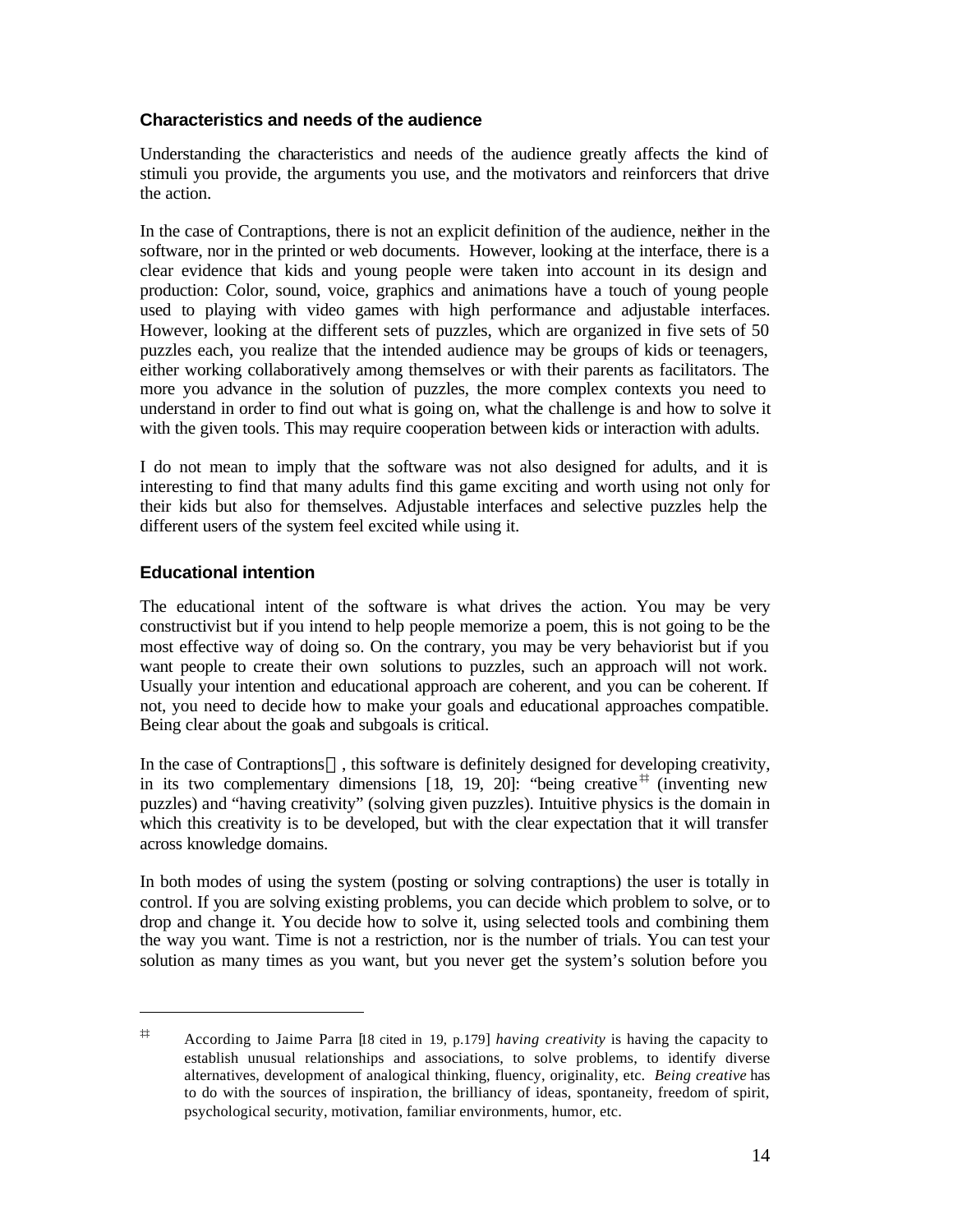have found at least one of your own. If you are building contraptions, you have total freedom to select and combine parts.

A subgoal within the system is to discover how different machines or parts function under different physical conditions. This can be done playing with the machines when they are explored. The system also demonstrates the different functions or each part when the user sets the appropriate conditions.

#### **Motivation and reinforcement**

What moves the audience to interact with the software is a critical educational aspect. The challenge is not only that kids decide to use the system (this can be internally or externally motivated), but that they keep doing it because they want to, (internal motivation). Contraptions<sup>TM</sup> uses a highly intrinsic motivation system, as well as implicit reinforcement. Though the system initially declares that the professor is seeking an assistant and will select a person who has solved all of the puzzles, this is not generally what motivates repeated participation. Users agree that the satisfaction of building interesting and challenging machines (implicit motivation) and/or of solving a given puzzle (implicit reinforcement) is what drives the action.

The other critical motivational factor is that the puzzles to be solved should be relevant challenges in the zone of proximal development [16] and vital field [21] of the learners: Not interesting, too easy, or too difficult challenges may not motivate the learners to try. In Contraptions<sup>TM</sup> puzzles can be selected to accommodate the level of difficulty that the user wishes ,as well as the significant and relevant arguments and goals to be achieved.

The possibility of playing with the adjustable background, sound and colors, makes this a friendly and exciting system, but by themselves, these are not the key motivational factors. Nevertheless, if they were absent they might discourage certain audiences from playing repeatedly.

## **Learning activities**

The core of the interaction between the user and the software occurs through specific learning activities. Each of these has an intention and an approach. Each responds to a need (motivation) and has a way of knowing whether that need has been successfully met. It is evident that each of the scenarios has a different educational intention, with particular ways of helping learners to be successful. If the system were to be used with a different intent, a facilitator would have to create supplementary learning activities For instance, someone interested in using Contraptions<sup>TM</sup> to help teach general problem-solving principles would need to include activities focused on finding and generalizing metaknowledge based on the experience [22, 23, 24].

#### **Integration with existing resources**

What does it mean to "integrate with existing resources?" I ask myself whether the reader has the answer, but let me share my point. Depending on the educational intent of the person selecting the software, it will be necessary to make use not only of the software, but also of other learning devices. And this must be done in the right way.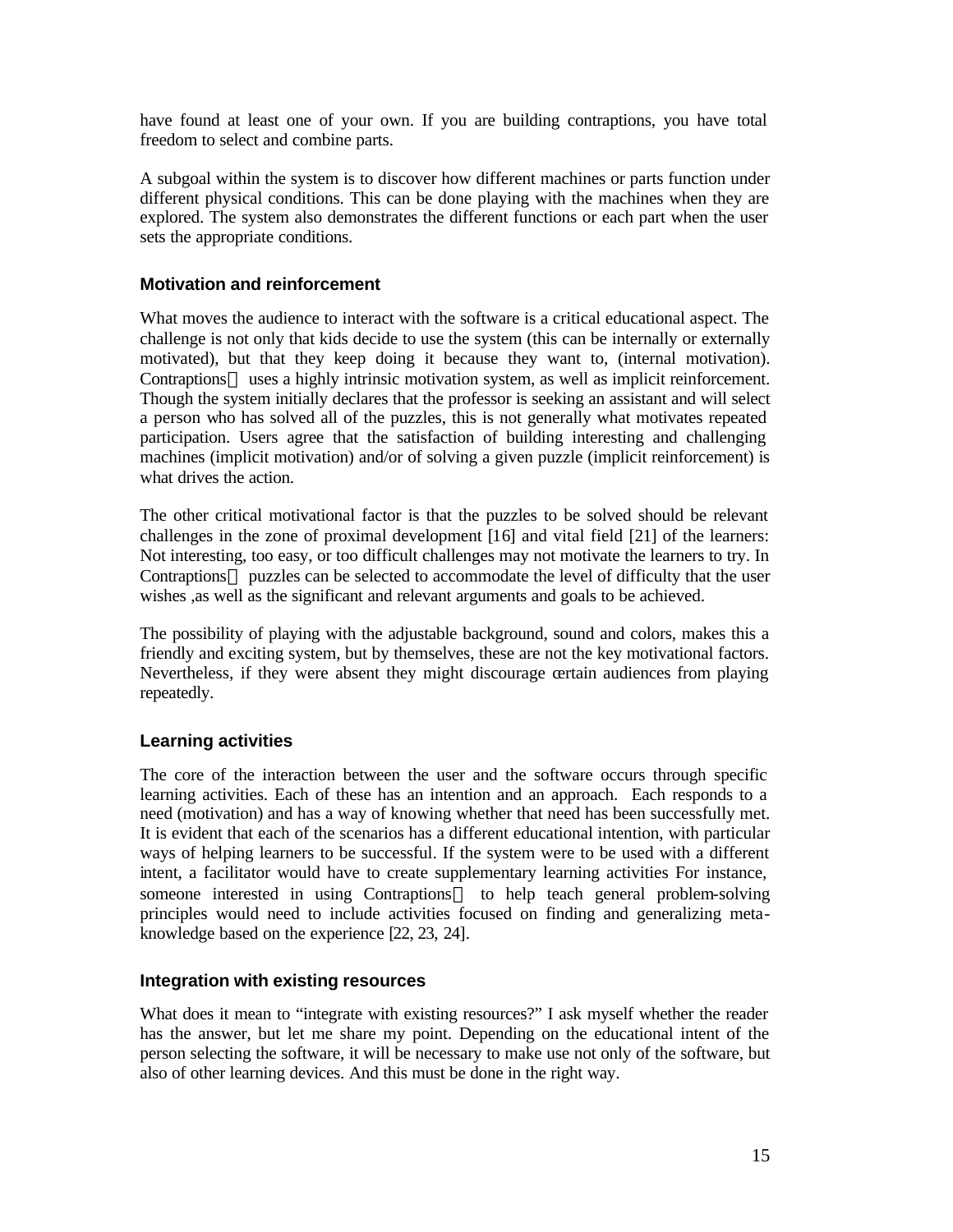Contraptions<sup>TM</sup> was apparently not designed to be used in formal education settings, but rather in informal settings. Teachers find this a very exciting program that has educational value; it can be used just for having fun and to help kids develop some kind of exciting mental activity. But I have realized in working with educators and kids of the project Ludomatica§§, a Colombian project focused on playful learning environments for kids, that if one wishes to go beyond the immediate goal, one cannot limit the learning experience to the computer. Educators are required to functionally integrate different resources so that students can learn how to learn from different means and to make the best possible use of each of them.

For instance, in Ludomatica, where classroom size varies from 20 to 40 students, where heterogeneous knowledge and level of development is a pattern, where there are only one or two computers per classroom, teachers need to find a way to help all of the students obtain knowledge, build knowledge, and share knowledge concerning the topics of interest. This can be done by having them work simultaneously in small groups, all of them searching for answers to relevant problems. They can make use of manipulatives, software, Internet, magazines, books, encyclopedias, physical activities, artistic activities, etc. in an integrated way, in the sense that the same intention drives all of the different uses of media and the same pedagogy is behind their use.

If you do not know what you are looking for and how to help the learners to achieve it, the use of a playful digital learning environments will never be more than a way of keeping the kids focused on the task because of the fun they are having. Integration of playful digital learning environments is not an easy task; it is even more difficult if you intend to use them in a coherent playful pedagogy!!!. However, there is research that can support you in this regard [20, 25, 26].

## **Integration with existing curricula**

Both informal and formal education settings are important, since both contribute to lifelong learning, which is in essence the great challenge of education: to help learners become permanent and increasingly independent learners, able to contribute and participate in society. We know that edutainment software can be effective in informal education settings and all of us wonder if it can be properly and successfully used in formal education. I believe that it can.

I have had the opportunity to work with non-conventional educators who combine constructivist and problemic \*\*\* [27] pedagogy. I wonder if this combination may make the difference in the integration of edutainment with existing curricula. If the curricular approach is centered on problems, these are the focus of edutainment. Learning units could be focused on problems to be solved; in this case, both edutainment software and many other media can be articulated under playful learning environments, all of them helping to build the desired knowledge and skills. The fun of learning would be combined with the fun of playing!!!! What a dream!!!

 $\overline{a}$ 

<sup>§§</sup> See http://lidie.uniandes.edu.co/ludomatica

Problemic pedagogy is focused on exploring, analyzing, building knowledge, verifying knowledge related to problems. It is problem focused rather that content centered.,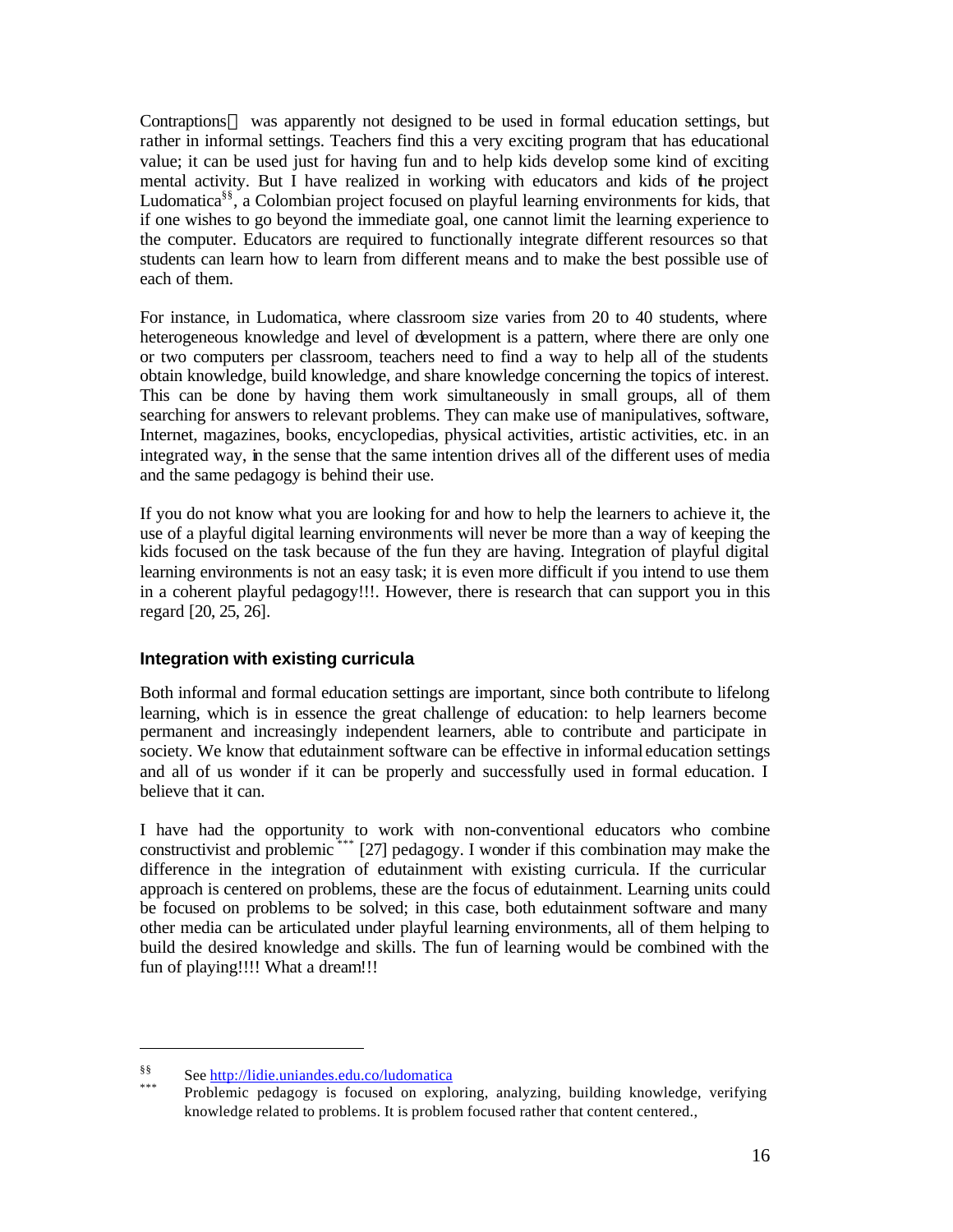#### **FINAL REMARKS**

This document has been a very exciting adventure for me. I hope that this becomes contagious. If you have not played with TIM<sup>TM</sup> or with Contraptions<sup>TM</sup>, please do it! And then reflect on these things that may help you decide if other edutainment software can be analyzed and evaluated using a similar structure. Also consider if the ideas derived from these playspaces are worth implementing in your educational setting. I would be very happy if that were the case.

# **REFERENCES**

- 1 McDERMOTT, M.(2000). *Game Over, Game Review* The Return of The Incredible Machine: Contraptions. See http://www.gameover.net/review/august2000/contraptions/index.html
- 2 GALVIS, AH, (1992). *Ingeniería de Software Educativo*. Bogota: Ediciones Uniandes.
- 3 GALVIS, AH (1997). Micromundos Lúdicos interactivos: Aspectos críticos en su diseño y desarrollo. *Revista Informática Educativa*, **10** (2), 191-204.
- 4 GÓMEZ, R, GALVIS, AH y MARIÑO, O. Ingeniería de software educativo con modelaje orientado por objetos: un medio para desarrollar micromundos interactivos. *Revista Informática Educativa*, **11** (1), 9-30.
- 5 MARIÑO, O, (1998). Desarrollo de micromundos educativos lúdicos– una perspectiva interdisciplinaria. *Revista Informática Educativa*, **11** (2), 193-200.
- 6 HUIZINGA, J. (1972). *Homo Ludens*. Buenos Aires: Emecé Editores S.A.
- 7 RIEBER, L.P. (1996). Seriously considering Play: Designing Interactive Learning Environments based on the Blending of Microwolrds, Simulations and Games. *Educational Technology Research & Development*, 44 (2), 43-58.
- 8 PAPERT, S. (1980). Mindstorms: Children, Computers and Powerful Ideas. Brighton: Harvester Press.
- 9 GOLDEN, F. (1982). Here come the microkids. *TIME Magazine*, May 3rd, 1982, **119** (18), 50-56.
- 10 DELVAL, J. (1985). Los usos de los computadores en la escuela. Madrid: Universidad Autónoma de Madrid, Facultad de Psicología (*mimeograph*)
- 11 BOS, N. (2001). What do game designers know about scaffolding? Borrowing SimCity design principles for education. CILT, PlaySpace Project, in design principles for education. CILT, PlaySpace Project, in http://concepts.concord.org/playspace (*PDF version*)
- 12 MORAN, T. (1980). A Framework for Studying Human-Computer Interaction. In R.A. GUEDI *et al*, Methodology of Interaction, p. 293-302. Ámsterdam: North Holland.
- 13 WERTHEIMER, M. (1944). Gestalt Theory. *Social Research*, **11**, 78-99.